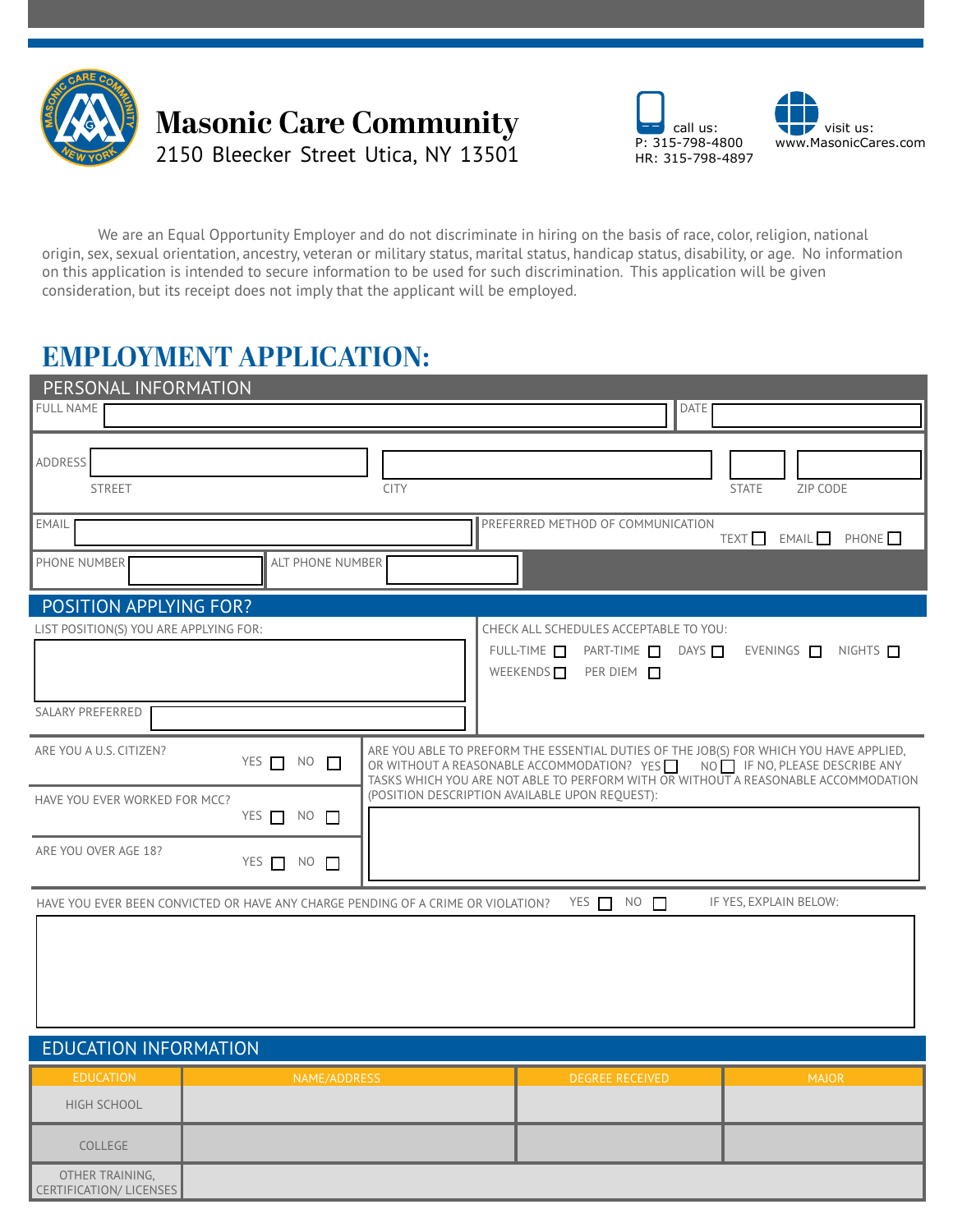| <b>EMPLOYMENT EXPERIENCE</b><br>(START WITH PRESENT OR LAST JOB)                                                      |                          |                                                                                 |                                                     |  |                              |                           |
|-----------------------------------------------------------------------------------------------------------------------|--------------------------|---------------------------------------------------------------------------------|-----------------------------------------------------|--|------------------------------|---------------------------|
| <b>FROM</b>                                                                                                           | <b>TO</b>                |                                                                                 | <b>EMPLOYER'S NAME ADDRESS</b><br>AND TELEPHONE NO. |  | LAST POSITION(S) HELD        | <b>REASON FOR LEAVING</b> |
| MO.<br><b>JAN</b><br>YR.                                                                                              | MO.<br><b>MAY</b><br>YR. | <b>EMPLOYER</b><br>NO. STREET<br>CITY, STATE, ZIP<br>SUPERVISOR<br>PHONE        |                                                     |  |                              |                           |
| MO.<br><b>JAN</b><br>YR.                                                                                              | MO.<br><b>JAN</b><br>YR. | <b>EMPLOYER</b><br>NO. STREET<br>CITY, STATE, ZIP<br>SUPERVISOR<br>PHONE        |                                                     |  |                              |                           |
| MO.<br><b>JAN</b><br>YR.                                                                                              | MO.<br><b>JAN</b><br>YR. | <b>EMPLOYER</b><br>NO. STREET<br>CITY, STATE, ZIP<br><b>SUPERVISOR</b><br>PHONE |                                                     |  |                              |                           |
| <b>WORK RELATED REFERENCES</b><br>GIVE NAMES OF PERSONS WE MAY CONTACT TO VERIFY YOUR QUALIFICATIONS FOR THE POSITION |                          |                                                                                 |                                                     |  |                              |                           |
| NAME                                                                                                                  |                          |                                                                                 | ORGANIZATION<br><b>ADDRESS</b>                      |  | <b>OCCUPATION</b><br>PHONE # |                           |
| <b>NAME</b>                                                                                                           |                          |                                                                                 | ORGANIZATION<br><b>ADDRESS</b>                      |  | <b>OCCUPATION</b><br>PHONE # |                           |
| NAME                                                                                                                  |                          |                                                                                 | ORGANIZATION<br><b>ADDRESS</b>                      |  | <b>OCCUPATION</b><br>PHONE # |                           |

#### HOW DID YOU FIND US?

|  | RADIO $\Box$ T.V. $\Box$ NEWSPAPER $\Box$ BILLBOARD $\Box$                     |  |  |
|--|--------------------------------------------------------------------------------|--|--|
|  | $EMPLOYEE \t\t \t\t \t\t\t 10BFAIR \t\t\t 10BFAIR$ OTHER $\t\t \t\t\t 10BFAIR$ |  |  |
|  | SOCIAL MEDIA $\Box$ INDEED $\Box$ MCC WEBSITE $\Box$                           |  |  |

**I voluntarily give this facility the right to make a thorough investigation of my past employment and activities, agree to cooperate in investigation and release from all liability or responsibility all persons, companies or corporations supplying such information. I consent to take the physical examination and such future physical examinations as may be required by this facility at such times and places as the facility shall designate. I understand that an offer of employment may be contingent on passing the physical examination which relates to the essential duties I would be required to perform.**

**I understand that if employed: 1) any misrepresentation or omission of facts requested in this application is cause for dismissal; 2) my employment is for no definite period and I may, regardless of the date of payment of my wages and salary, be terminated without cause at any time without prior notice; and 3) I will abide by Company rules, policies and procedures, which I understand are subject to change.**

**If employed, I will be required to complete an Employment Verification (I-9), and within three days, show satisfactory evidence of identity and eligibility for employment.**

**DATE: SIGNATURE:**